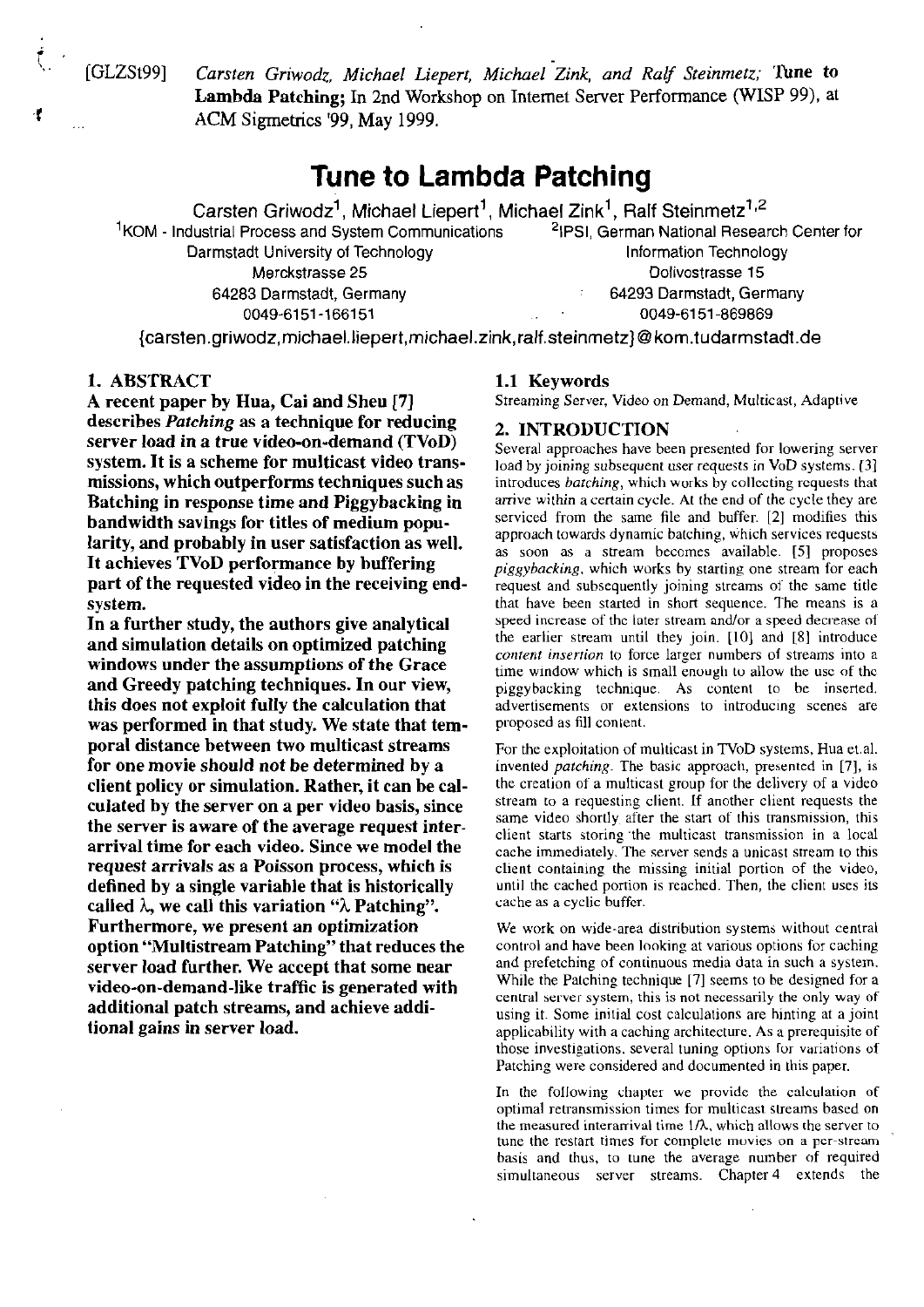

**Figure 1. Buffer** usagein patching

considerations by adding and optimizing the use of multicast patches, Chapter 5 concludes the paper.

| F                                                         | length of movie                                                                                                       | sec                       |
|-----------------------------------------------------------|-----------------------------------------------------------------------------------------------------------------------|---------------------------|
| $\Delta_{\mathcal{M}}$                                    | time interval between multicast<br>starts                                                                             | sec                       |
| $\begin{vmatrix} \Delta_U \\ = & 1/\lambda \end{vmatrix}$ | expected time interval between<br>video demands (unicast starts),<br>according negative exponential dis-<br>tribution | sec                       |
| B                                                         | buffer length at the client                                                                                           | sec                       |
| W                                                         | maximum number of streams<br>received by client<br>(receiving load)                                                   | num-<br>ber of<br>streams |
| $C_U$                                                     | cost of unicast stream at server                                                                                      | EUR<br>sec                |
| $C_M$                                                     | cost of multicast stream at server                                                                                    | EUR/<br>sec               |
| $S_U$                                                     | unicast stream setup cost at server                                                                                   | EUR                       |
| $S_M$                                                     | multicast stream setup cost at server                                                                                 | <b>EUR</b>                |

Table 1: Terms and definitions of the calculations

#### 3.  $\lambda$  PATCHING

Figure2 demonstrates the starting point of the optimizations: the number of concurrent multicast and unicast streams has a non-trivial minimal value.

For our calculations, we assume Poisson-distributed request arrivals with an interarrival time  $1/\lambda$  that depends on the cunent popularity of the video. We sjmplify the Paiching model by starting multicast streams in cycles of length  $\Delta_M$ rather than on-demand. This implies a near video-ondemand (NVoD) model for the multicast transmissions. It



Figure 2. Hints that  $\Delta_M$  may have an optimum

provides several convenient simplifications to computations, e.g. that the expected value for the number of concurrent streams is time-independent.

We agree with the inventors of the patching technique that the interarrival time varies comparatively quickly during each day. We ignore this issue on the basis that the server's decisions that we propose can be made whenever a request for a video arrives, based on knowledge that has sufficient short-term validity.

#### **3.1 Expected Patch Stream Length**

The expected value of the number of unicast streams that are started in each interval of length  $\Delta_M$  between two multicast

stream starts is  $\Delta_M/\Delta_U$ . Assuming that one full multicast stream starts at time 0. the length of each unicast transmission can be calculated as follows:

$$
\forall t \in [n\Delta_M, (n+1)\Delta_M): \qquad length(t) = t \mod \Delta_M
$$

If we compute the expected value of ihe patch stream length, we find that it is  $(1/2)\Delta_M$ .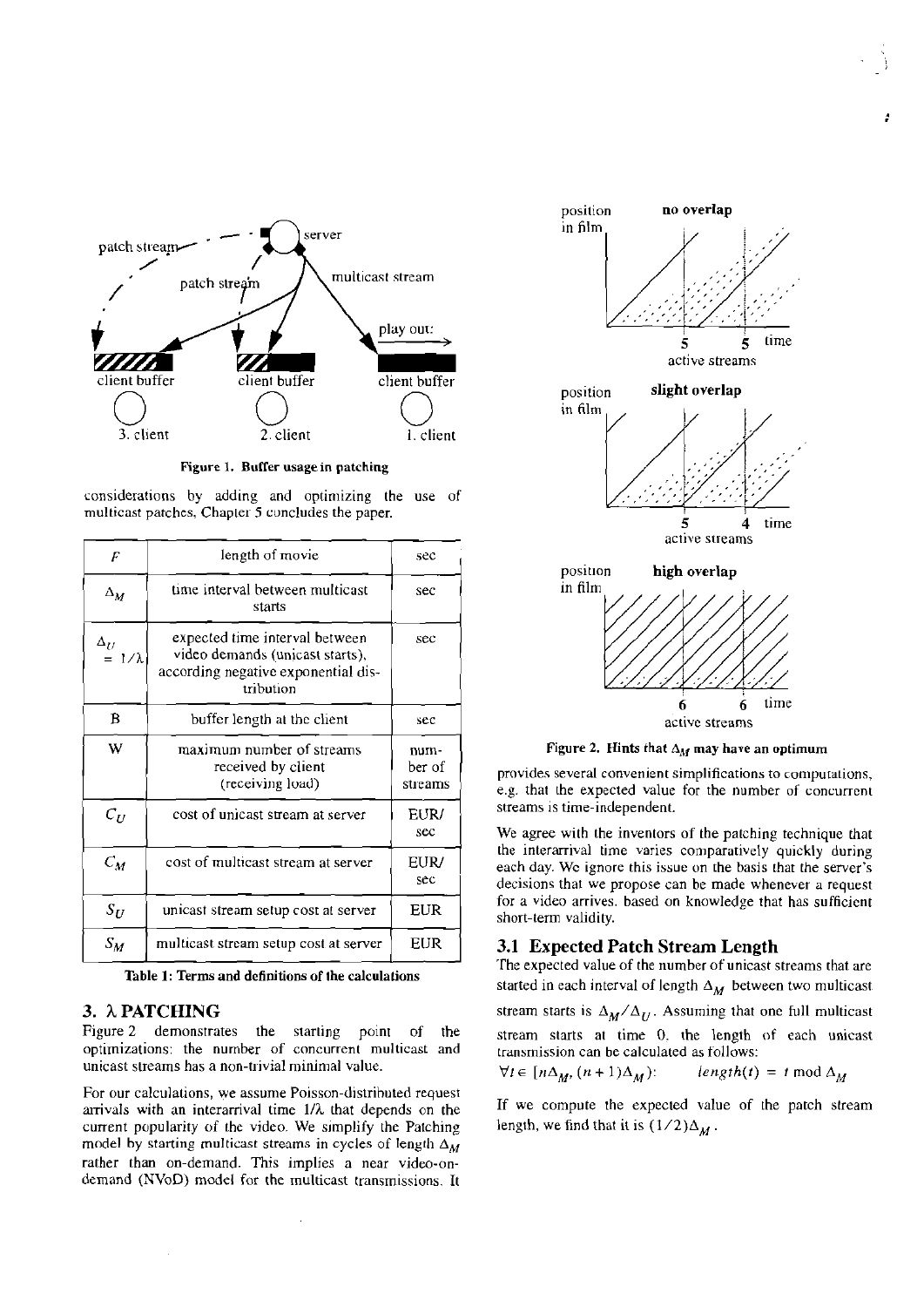#### **3.2 Expected Number of Active Patch Streams**

The expected interarrival time of streams is  $\Delta_{II}$ . It is clear that the average number of streams that are concurrently active is  $\Delta_M/(2\Delta_U)$ . The expected value of the number of streams that are concurrently active at a given time t is less intuitive (although the result is the same).

We examine the interval of possible starting times for streams that can still he active at the given time t.



Figure **3.** Expected start time intervals **for** active streams al time t

This interval is defined by two sub-intervals. One includes the streams that are started in the same interval  $[t_n, t_n + \Delta_M)$  where  $t_0$  is that latest multicast stream starting time hefore t and still active nt time *t.* The other includes the streams that have heen started in the interval  $[t_n - \Delta_M, t_n]$  and that are still active at time *t*. With earlier definitions, this provides the following set of starting points  $U_t$ .

$$
U_t = \left[\frac{t+t_n - \Delta_M}{2}, t_n\right] \cup \left[\frac{t+t_n}{2}, t\right)
$$

These intervals are always disjoint, and their combined length is  $|U_i| = 1/2 \cdot \Delta_M$ 

Since the Poisson distribution defines that the expected number of arrivals in any interval T is  $T/\Delta_U$ , this provides the expccted number of active streams at time *t,* i.e.. the number of streams that are started in  $U_i$ , which is  $|U_i|/\Delta_{U_i}$ . This results in equation **(I),** calculating the expected number uf unicast streams active for any *1.* 

(1) 
$$
N_{\mu}(t) = \frac{\Delta_M/2}{\Delta_U} = \frac{\Delta_M \lambda}{2}
$$

equal to the average number of concurrent unicast streams.

#### **3.3 Optimizing**  $\Delta_M$

Since all complete multicast streams have length  $F$ ,  $N_m(t) = F/\Delta_M$  multicast streams are concurrently active at each time. Together with cquation (I). we have the overall

number of concurrent streams,

(2) 
$$
N(t) = N_m(t) + N_u(t) = \frac{F}{\Delta_M} + \frac{\Delta_M}{2\Delta_U}
$$

By adding server stream maintenance costs and server stream setup costs for multicast and unicast streams, we get

(3) 
$$
\text{Cost}_{\lambda\text{-patching}} = \frac{S_M}{\Delta_M} + \frac{S_U}{\Delta_U} + C_M \cdot \frac{F}{\Delta_M} + C_U \cdot \frac{\Delta_M}{2\Delta_U}
$$

the overall server streaming cost

We can now use the expected cost by computing an optimal value for  $\Delta_M$ . It depends on the current popularity of the video, which is expressed by  $\Delta_{\nu} = 1/\lambda$ . We get

$$
G_{\text{c}} \text{ where } S \text{ expressed } G_{\text{f}} \Delta_H = 17.6 \cdot 10^{-6} \text{ s}
$$

$$
0 = \frac{\delta}{\delta \Delta_M} (\text{Cost}_{\lambda\text{-patching}}) = -\frac{S_M + C_M F}{\Delta_M^2} + \frac{C_U}{2\Delta_U}
$$

 $(4)$ 

$$
\Leftrightarrow \Delta_M = \sqrt{2 \cdot \frac{S_M + C_M F}{C_U} \cdot \Delta_U}
$$

By neglecting setup costs and assuming  $C_M = C_U$ , this can he simplified for an approximation of the optimal value of the client buffer's size as a time  $B_{\lambda}$ . It depends on popularity and length of a video:

$$
B_{\lambda} = \Delta_M = \sqrt{2 \cdot F \cdot \Delta_U} = \sqrt{\frac{2F}{\lambda}}
$$

(under the condition that the client can receive 2 concurrent streams).

We derive  $\Delta_M$  directly from given figures, so that a video server can recalculate  $\Delta_M$  for every given film or change in request rate or even bandwidth costs. This approach is more easily applied in the real-world than simulations.

To demonstrate the use of these equations, consider the following exarnple: let multicast and unicast streaming costs be equal, multicast stream setup costs be  $C_M \cdot 0.5$  sec (i.e., setup is wortb half a second of streaming) and unicasr stream setup costs be  $C_{U}$  Ssec. Let the film be a popular movie of **4200** seconds with an average request interarrival time  $\Delta_{11}$  of 3 sec. This results with equation (4) in an optimal temporal distance  $\Delta_M$  between multicast restarts of about  $159$  seconds (equation  $(5)$  calculates the same). The server streaming cost for this  $\Delta_M$  is equivalent to about 53.11 concurrent streams (equation (3)), with multicast streams cost equivalent to 26.3 concurrent unicast streams. including muIticast setup costs.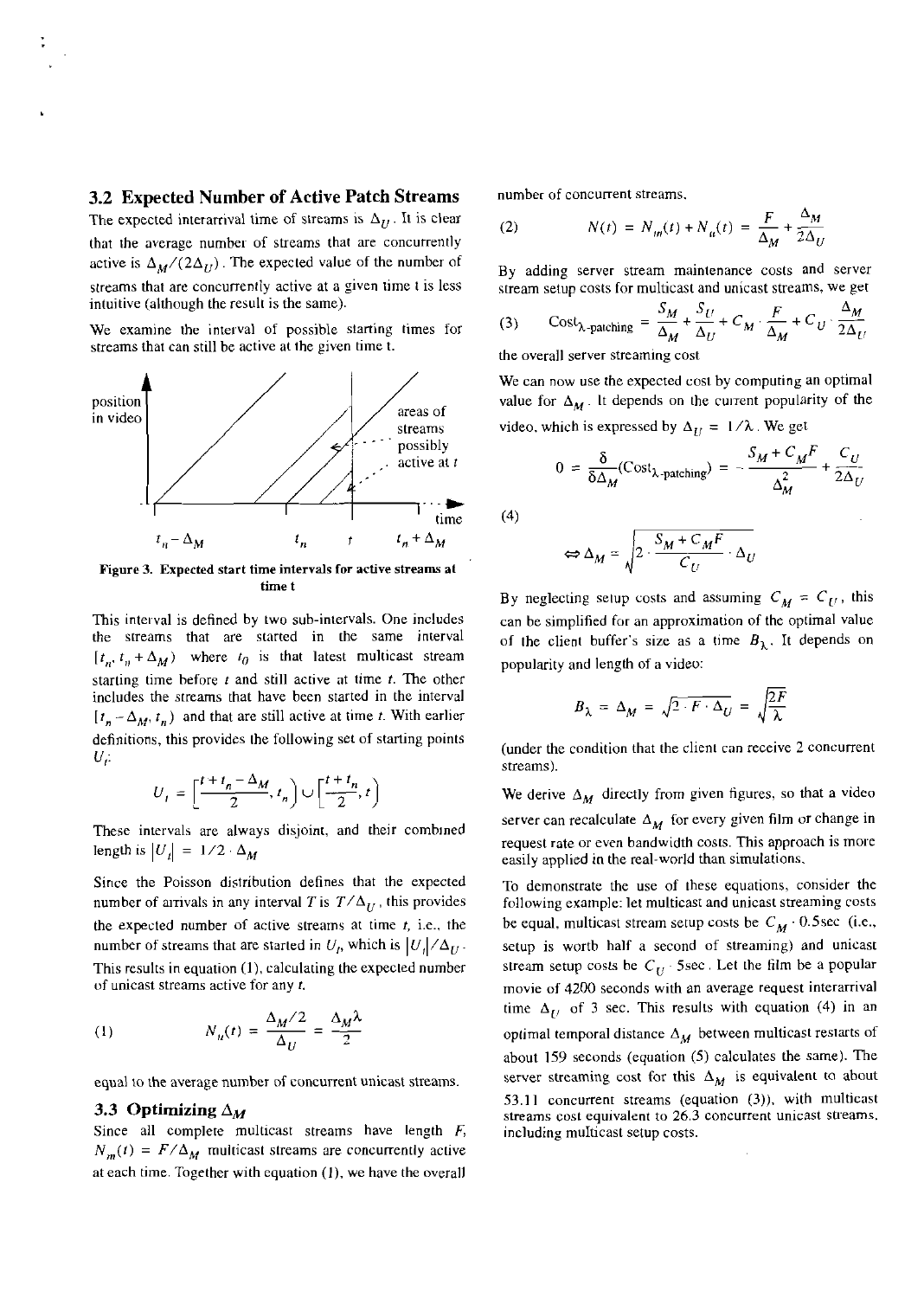#### **3.4 Given Limits**

As every client eventually has to buffer  $\Delta_M$  of video, the VoD-systems minimum client buffer size is an upper bound to  $\Delta_M$ .

There is obviously a lower limit to the frequency with which streams need to be started even under very high loads: since there is a limit to the user perception of lag in stream acquisition, it is acceptable to delay the stream start for a few seconds without giving the user the impression of an NV<sub>o</sub>D system. This imposes a lower limit to  $\Delta_{\mathbf{U}}$  we did not exploit in our calculations.

#### **4. MULTISTREAM PATCHING**

In this section we extend the patching algorithm by additional multicast patch streams. This extension of patching we call Multistream Patching. We demonstrate thai the server logd can be traded for client neiwork bandwidth.



**Figure 4.** Stream setnp erample with first multicast patch

#### **4.1 First Multicast Patch Stream**

We assume that a client is able to receive up to three streams in parallel. Then, we extend the patching algorithm for the server by the rule: "in every interval server by the rule: "in every interval  $T_n = [t_n, t_n + \Delta_M/2]$  between the starts of two complete multicast streams multicast an additional patch stream at  $t_n + \Delta_M/2$ , and play it for a length of  $\Delta_M$ ".

The extension requires the client to listen to a complete multicast stream. potentially one unicast patch and potentially one additional multicast patch. This increases peak receiving load on the client up to three concurrent streams, demanding for higher bandwidth between client and server and higher client computation power. The buffer requirements do not change, as the ieceived amount of data to be buffered is still a maximum  $\Delta_M$ , although eventually written concurrently in two portions).

#### *4.1.1 Chosen Positiori of First Miilticast Patch*

Unicast patches deliver only the amount of data not available from the last multicast stream (including complete MC streams and MC patch stieams). Their average length and with that the average number of concurrent unicast streams is proportional to the gap between multicast streams. We therefore start a multicast patch in the middle of two multicast stream starts to decrease the average required length of unicast patches.

With a multicast patch halfway in between two complete streams, unicast patches only patch a maximum gap of  $\Delta_M/2$ . In the same way as seen above, this gives us an expected number of  $(\Delta_M/2)\lambda/2 = \Delta_M/4\Delta_U$ . The average number of concurrent unicast streams over an arbitrary interval with one multicast patch is halved.

#### *4.1.2 Choseri Length* of *First Multicast Pntch*

There are two cases, depending on the position of the client's request time in the interval between two complete multicast streams.



If the client requests a video at a time  $t_a$  in the first half of an interval between two compleie multicast streams (Figure 5), it listens io the unicast paich siream and to the complete multicast stream, immediaiely playing the unicast. The multicast stream is buffeied and played with a delay of  $t_a - t_n$ .

These clients do not use the multicast patches the server provides.

If the client requests a video at time  $t<sub>b</sub>$  in the second half of an interval between two complete multicast streams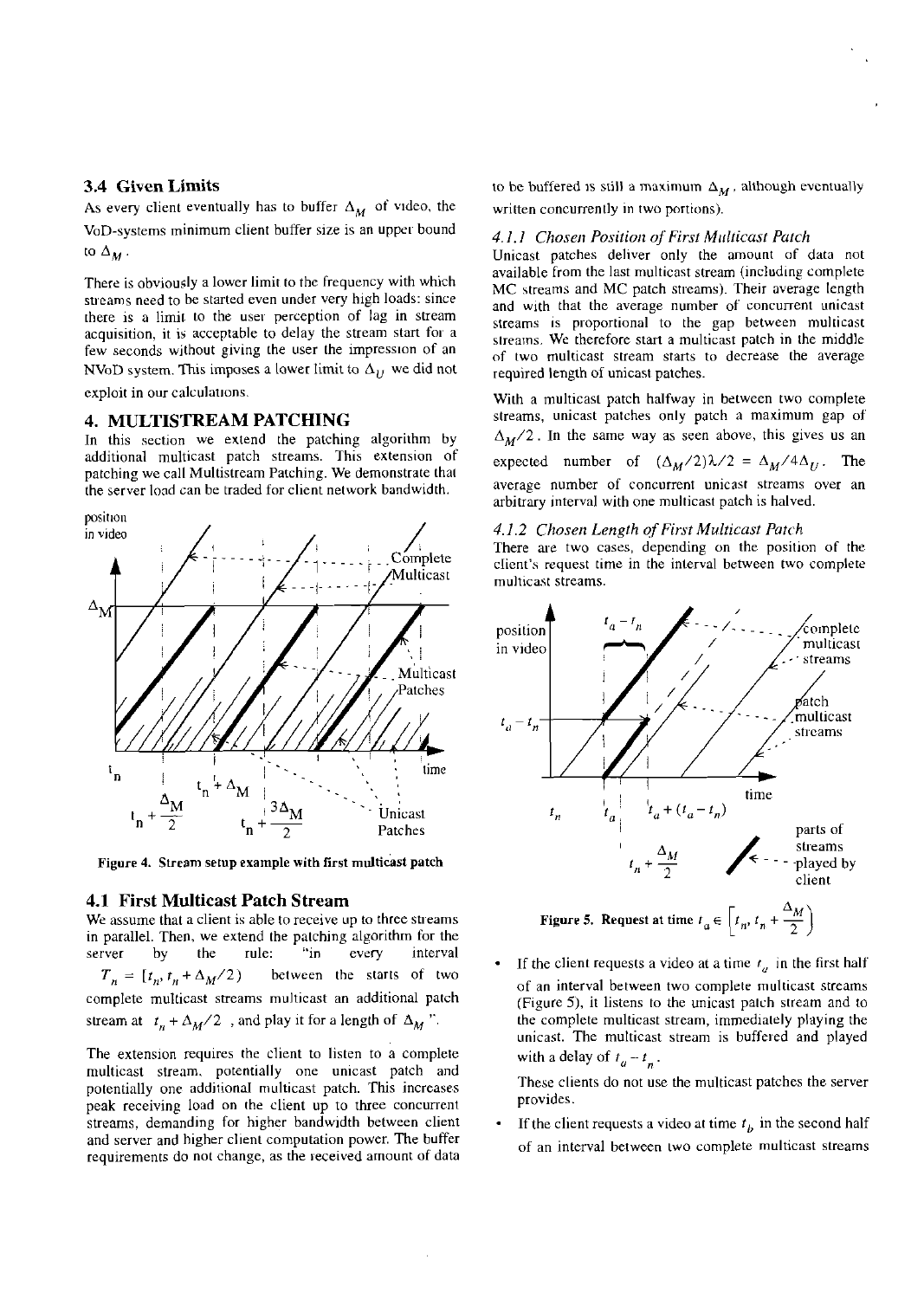(Figure 6), it Iistens to the unicast patch stream. to the last multicast patch stream and to the last complete multicast stream. Ir immediately plays the unicast stream, the two multicast streams are buffered and played with a delay of  $t_b - (t_n + \Delta_M/2)$  for the multicast patch respective  $t_b - t_n$  for the complete multicast.



Figure 6 shows that the multicast patch at  $r_n + \Delta_M/2$ eventually has to patch ihe video data of ihe inierval  $\{t_b - (t_n + \Delta_M/2), t_b - t_n\}$  with

 $t_b \in [t_n + \Delta_M/2, t_n + \Delta_M)$  , which gives that the latest video data possibly to be patched are at  $t_n + \Delta_M - t_n = \Delta_M$ .

Thus, the multicast patch has to cover an interval of duta to be patched of  $[0, \Delta_M)$ , being twice as long as a unicast patch starting at the same time would have to be.

#### *4.1.3 Evallration of First Multicast Patrh*

With a fixed client buffer, but with  $3/2$  of peak receiving load compared to original patching. we introduced multistream patching with one intermediate muIticast patch. With the halved unicast load and with one additional multicast patch of length  $\Delta_M$  starting every  $\Delta_M/2$ , the required bandwidth cost at the server is

$$
C_M \cdot \frac{F}{\Delta_M} + C_M \cdot 1 + C_U \cdot \frac{\Delta_M}{4\Delta_U}
$$

The gain over non-multistream patching on the server is as helow.

$$
C_U \cdot \frac{\Delta_M}{4\Delta_U} - C_M
$$

This will be a positive value for large  $\Delta_M/\Delta_U$ . In our example, we get 27.4 multicast streams and 13.25 unicast streams concurrently on the server.

Including the stream setup costs for multicast and unicast streams at the server, the cost for multistream patching is:

(6) 
$$
\cos t_{1st \text{ mc-patch}} =
$$

$$
\frac{2S_M}{\Delta_M} + \frac{S_U}{\Delta_U} + C_M \cdot \frac{F}{\Delta_M} + C_M + C_U \cdot \frac{\Delta_M}{4\Delta_U}
$$

With equation (3), this is a gain of:

$$
\begin{aligned} \text{Cost}_{\lambda\text{-patching}} - \text{Cost}_{1\text{st me-patch}} &= \\ -\frac{S_M}{\Delta_M} - C_M + C_U \cdot \frac{\Delta_M}{4\Delta_U} \end{aligned}
$$

This again will be a positive value for large  $\Delta_M/\Delta_U$ .

For or example above, equation (6) gets server costs for  $\lambda$ patching with a first multicast patch as an equivalent to 40.89 concurrent streams, saving in this example an equivaleni of more than 12 streams from non-multicast patching.

#### **4.2 n-th Multicast Patch**

To introduce the firsi multicast patch for multistream patching. we had io extend the available maximum client bandwidth to  $2 + 1 = 3$  streams, which has to be fully available dunng a short time immediately after requests. Bur if clients can receive  $W > 3$  concurrent streams, we can introduce  $W - 2$  multicast patch streams by applying the multicast patch recursively. The resulting characteristics of multistream patching with *n* multicast patches are:

- peak receiving load:  $W = n + 2$
- a time interval of  $\Delta_M/2$  between multicasts, resulting in an average number of concurrent unicast streams on the server of

$$
\frac{\Delta_M}{(2^{n+1}\Delta_U)}
$$

Server bandwidth cost of

width cost of  
\n
$$
C_M^S \cdot \frac{F}{\Delta_M} + nC_M + C_U \cdot \frac{\Delta_M}{2^{n+1} \Delta_U}
$$

Server bandwidth and stream setup cost of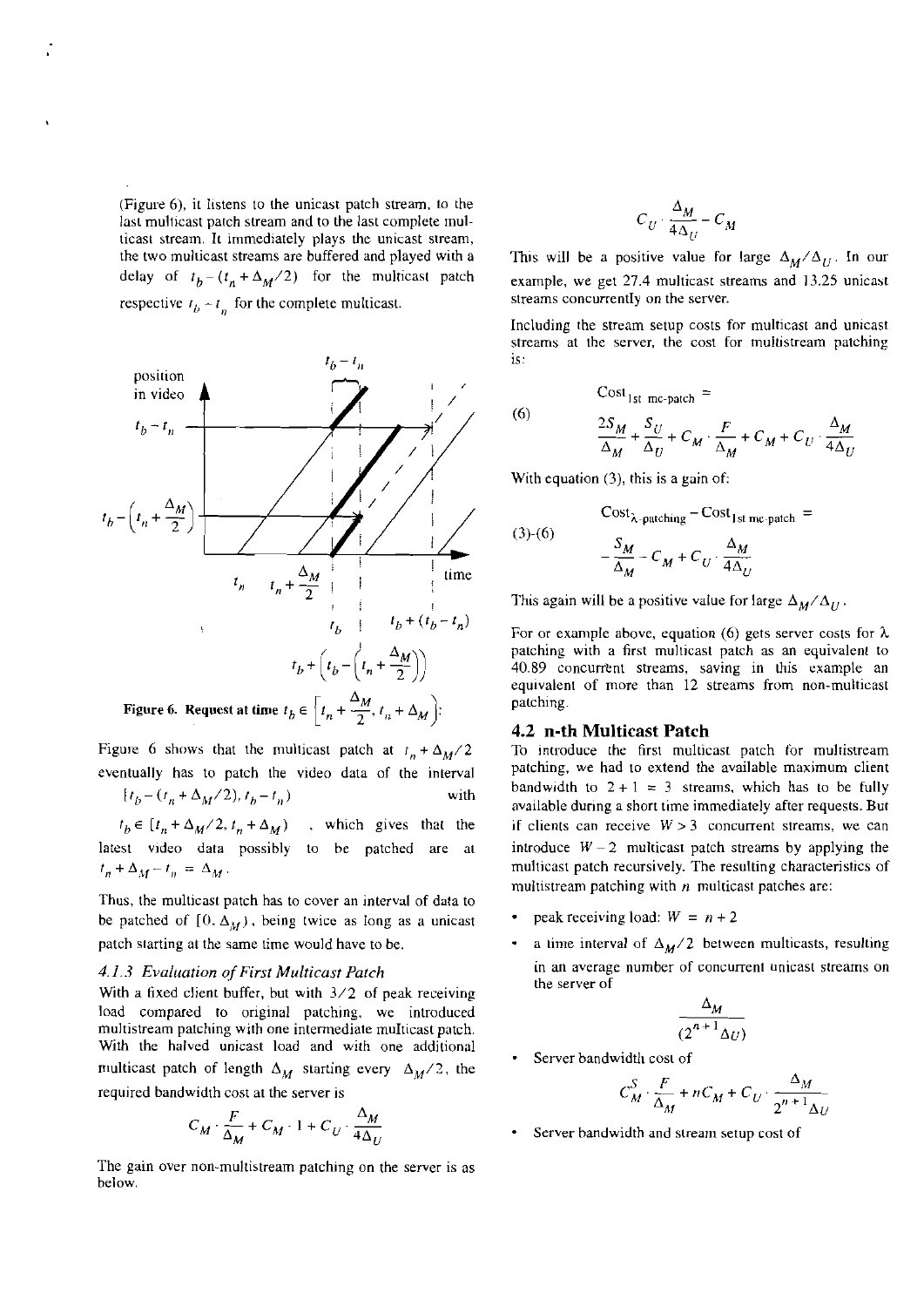(7)  
\n
$$
\frac{(n+1)S_M}{\Delta_M} + \frac{S_U}{\Delta_U} + C_M \cdot \frac{F}{\Delta_M} + nC_M + C_U \cdot \frac{\Delta_M}{2^{n+1} \Delta_U}
$$

With a gain over non-multicast patching of

$$
(3)-(7)
$$
\n
$$
-\frac{S_M}{\Delta_M} + C_U \cdot \left(1 - \frac{1}{2^n}\right) \cdot \frac{\Delta_M}{\Delta_U} - n \cdot C_M
$$

 $\mathcal{L}_{\text{ext}}$ 

Again, these formulae are valid only for large  $\Delta_M/\Delta_I$ . Also, saved unicast bandwidth soon will be outweighed by additional expenses in multicast path tree setup and bandwidth. But if we consider the equations, we get a theoretical optimum of savings over non-multicast patching

 $(8)$ 

 $\overline{ }$ 

$$
0 = \frac{\delta}{\delta n} (C_U \cdot \left(1 - \frac{1}{2^n}\right) \cdot \frac{\Delta_M}{\Delta_U} - n \cdot C_M)
$$

$$
\Leftrightarrow n = \log_2 \left(\frac{C_U \cdot \Delta_M}{\Delta_U (S_M / \Delta_M + C_M)}\right) - 1
$$

The optimum for *n* here is computed for a fixed  $\Delta_M$ , as for now we do not optimize the two-dimensional tupel  $(\Delta_M, n)$ .

The muliistream patching seheme could easily be extended to chose **n** according to a client's buffer and available bandwidth, as existing streaming approaches like MPEG-4 [5] support dynamic setup for multi-stream connections. This would allow for a scheme to individually set up multistream-patching for each client, dynamically calculating the appropriate lcngth of patches.

For our example movie above, equation (8) gives an advice to use the fouith (or fifth) multicast patch:

$$
n = log_2 \left( \frac{C_U \cdot 159}{3\left(\frac{5C_U}{159} + C_U\right)} \right) - 1 = log_2 \frac{159 \cdot 159}{3 \cdot 164} - 1 \approx 4.7
$$

This would result in a multicast patch every 9.9 seconds (resp. 5 seconds). Using the fourth (fifth) multicast patch on our example, we get server streaming and stream setup cosrs equivalent to 32.4 (32.6) concurrent streams, which mcans further savings of 8.4 concurrent streams over first multicast patchinp. The video server with n-th multistream patching in this theoretical example could provide TVoD while being only about ten streams more expensive than NVoD at a granularity of 159 seconds (26.4 concurrent multicast streams). As stated above, this is in trade-off to the expense of 159 secorids buffer and the triple(resp. 7/2 ) required burzt bandwidth on every client.

#### 5. CONCLUSION

In this papcr, we have presented two modifications of the patching technique. The first variation  $\lambda$ -patching is based on dynamic buffer calculations that can be pcrformed by a video server ar request time for each video depending on its length  $F$  and popularity, which must be expressed in interarrival times  $1/\lambda$ . With this information, with respect to server load the optimal temporal distance betwecn complete multicast streams can be approximated as  $\alpha$ , with this intermal<br>mal temporal distantian<br>an be approximated<br> $\Delta_M = \sqrt{2 \cdot F/\lambda}$ 

$$
\Delta_M = \sqrt{2 \cdot F/\lambda}
$$

The second modification *multistream patching* provides a means of starting streams cyclically, from which endsystems can buffer video data while they receive patch streams for the initial portions of a video. In contrast to the original tcchnique, these cyclically started streams need not be complete video streams, but they can end when sufficient dara from a running compleie video stream has been received. This approach can be re-iterated. We have provided a formula based on server cost computations that allows to find the optimal number of iteration steps, again depending on a video's current popularity. Some example computations show that ihis approach can provide remarkablc reduction of server load for popular videos in conjunction with ihe dynamic huffer sire sclection of the first part.

In future work, we intend to extend cost calculations to the network and to identify an applicable combination of patching with caching techniques.

#### **6. REFERENCES**

- [1] C. Aggarwal, J.Wolf, P. Yu. On Optimal Batching Policies for Video-on-Demand Servers. IEEE Multimedia Computing and Systems Conference. Hiroshima, Japan, 1999, pp. 253-258
- [2] Asit Dan, Perwez Shahahuddin, Dinkar Sitaram, Don Towslcy. Channel Allocation under Batching and VCR Control in Video-On-Dcmand Systems, IBM Research Report, RC 19588. Sept. 1994.
- [3] Asit Dan, Dinkar Sitaram. Perwez Shahabuddin. Dynamic Batching Policies for an On-Demand Video Server. Multimedia Systems. 1994.
- [4] A. Dan, D. Sitaram, P. Shahabuddin. Scheduling Policies for On-DemandVideo Server wiih Batchinp. ACM Multimedia Conference, San Francisco, USA, 1994, pp. 15-24
- [5] Leana Golubchik, lohn C. S. Lui, Richard R. Muntz. Adaptive Piggybacking: A Novel Technique for Data Sharing in Video-on-Dcmand Storage Servcrs. Multimedia Systems 4. 1996, pp. 140-155
- [6] L. Golubchik, J. Lui, R. Muntz. Reducing I/O Demand in Video-On-Demand Storage Servers. ACM Sigmelrics. Ottwawa, Canada. 1995, pp. 25-36
- [71 K. A. Hua. Y Cai, S. Shcu, "Patching: A Multicast Technique for True Video-on-Demand Services", Proc. of ACM Multimedia 1998, 1998, pp. 191-200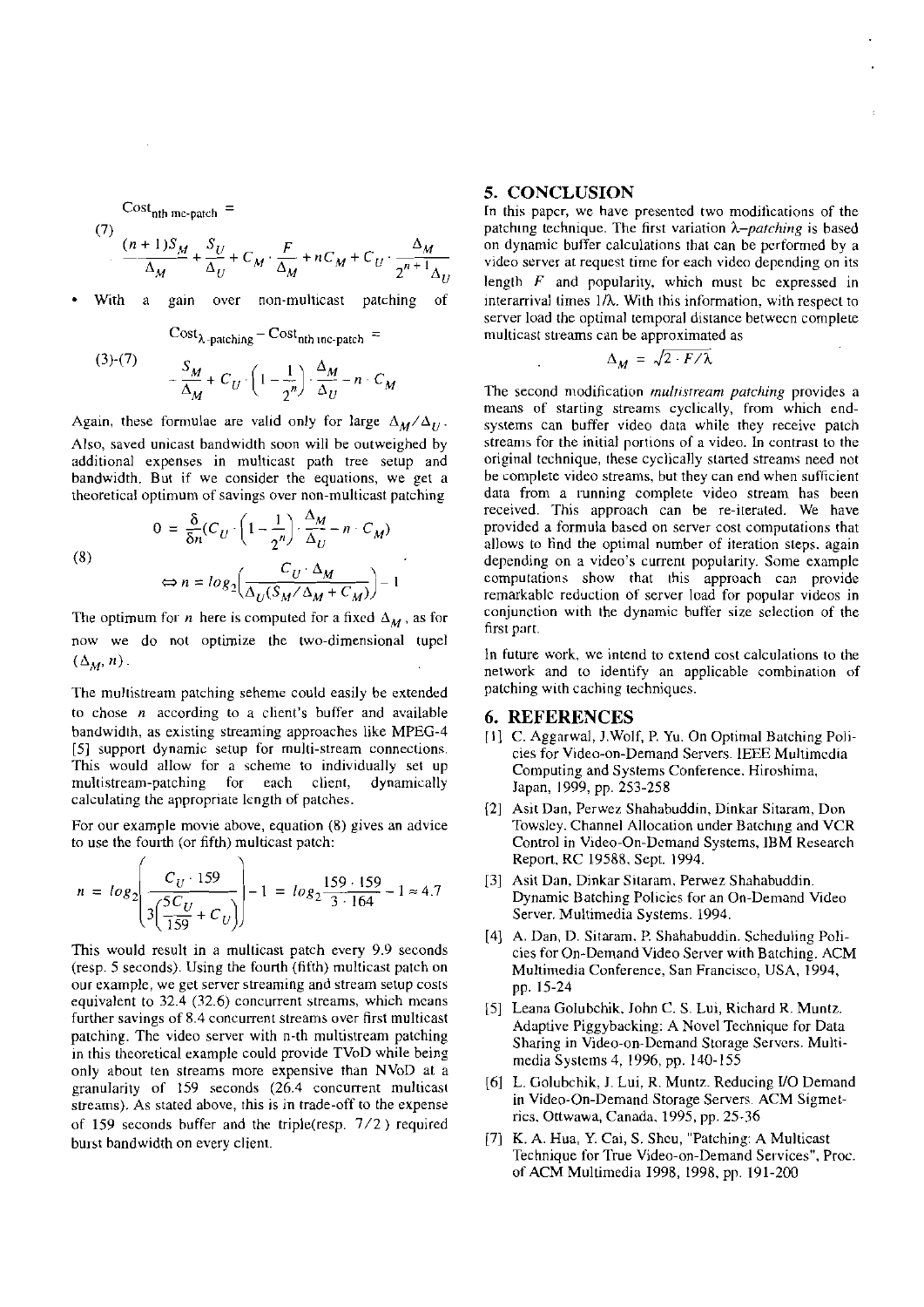- 181 Rajesh Krishnan, Dincsh Venkatesh, Thomas D. C. Lit-<br>the 14496-6, ISO/IEC JTC 1/SC 29/WG 11/N2206, 1998<br>101 D. Venkatesh, T. D. C. Little. Dynamic Service Aggre
- [9] Moving Pictures Expert Group: Text for ISO/IEC FCD

 $\mathcal{A}^{\mathcal{A}}$ 

tle. A Failurc and Ovcrload Tolerance Mechanism for [10] D. Venkatesh, T. D. C. Little. Dynamic Service Aggre-<br>
Continuous Media Servers. Proceedings of the ACM gation for Efficient Use of Resources in Interactive<br>
Video D Video Delivery. Proceedings of the 5th NOSSDAV conference, Nov. 1995, pp. 113-116

 $\sim$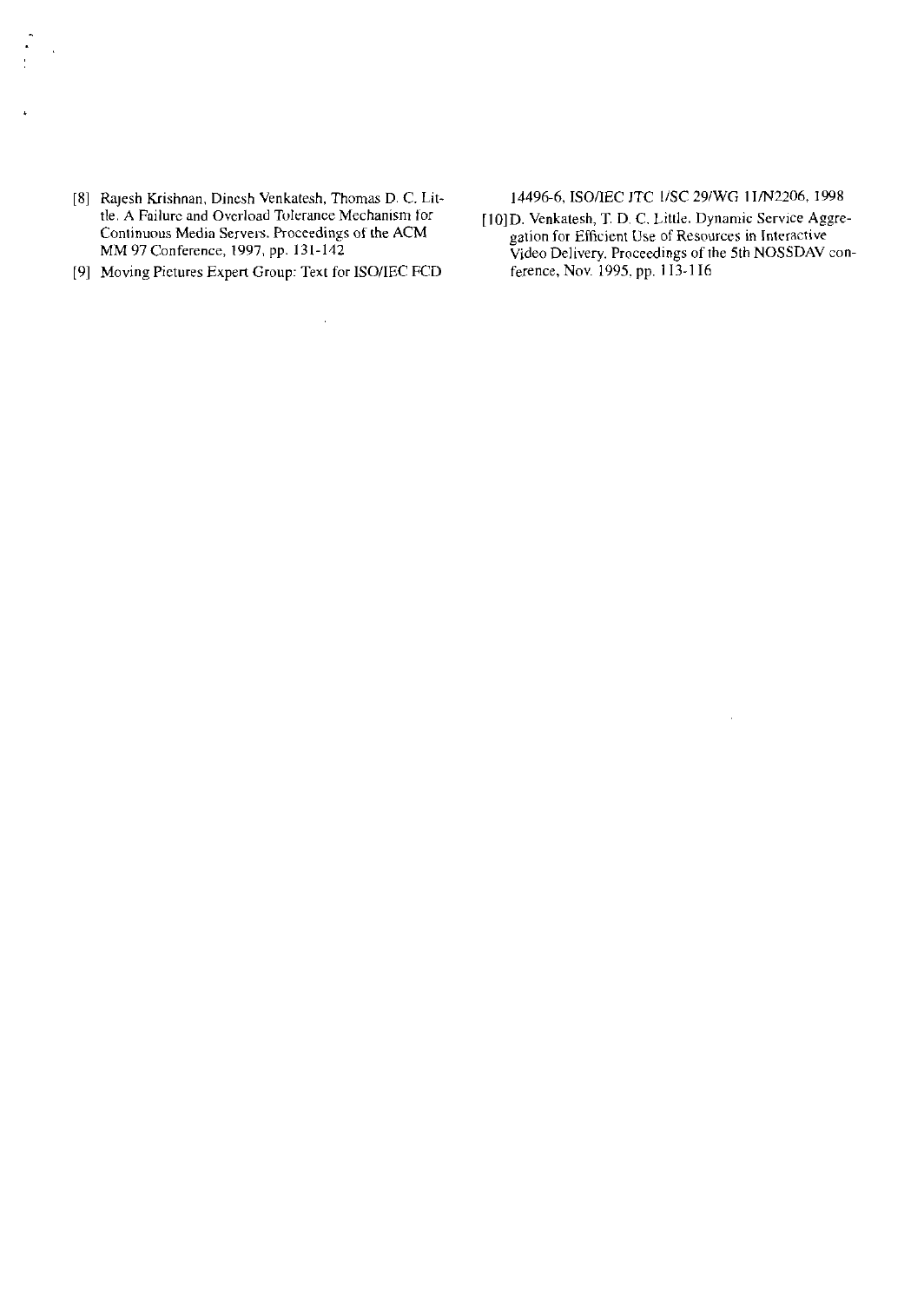$\mathbf{v}^{\dagger}$  $\hat{\mathcal{A}}$ 

 $\label{eq:2.1} \frac{1}{\sqrt{2}}\left(\frac{1}{\sqrt{2}}\right)^{2} \left(\frac{1}{\sqrt{2}}\right)^{2} \left(\frac{1}{\sqrt{2}}\right)^{2} \left(\frac{1}{\sqrt{2}}\right)^{2} \left(\frac{1}{\sqrt{2}}\right)^{2} \left(\frac{1}{\sqrt{2}}\right)^{2} \left(\frac{1}{\sqrt{2}}\right)^{2} \left(\frac{1}{\sqrt{2}}\right)^{2} \left(\frac{1}{\sqrt{2}}\right)^{2} \left(\frac{1}{\sqrt{2}}\right)^{2} \left(\frac{1}{\sqrt{2}}\right)^{2} \left(\$ 

 $\label{eq:2.1} \frac{1}{\sqrt{2\pi}}\int_{0}^{\infty}\frac{1}{\sqrt{2\pi}}\left(\frac{1}{\sqrt{2\pi}}\right)^{2\alpha} \frac{1}{\sqrt{2\pi}}\int_{0}^{\infty}\frac{1}{\sqrt{2\pi}}\frac{1}{\sqrt{2\pi}}\frac{1}{\sqrt{2\pi}}\frac{1}{\sqrt{2\pi}}\frac{1}{\sqrt{2\pi}}\frac{1}{\sqrt{2\pi}}\frac{1}{\sqrt{2\pi}}\frac{1}{\sqrt{2\pi}}\frac{1}{\sqrt{2\pi}}\frac{1}{\sqrt{2\pi}}\frac{1}{\sqrt{2\pi}}\frac{$